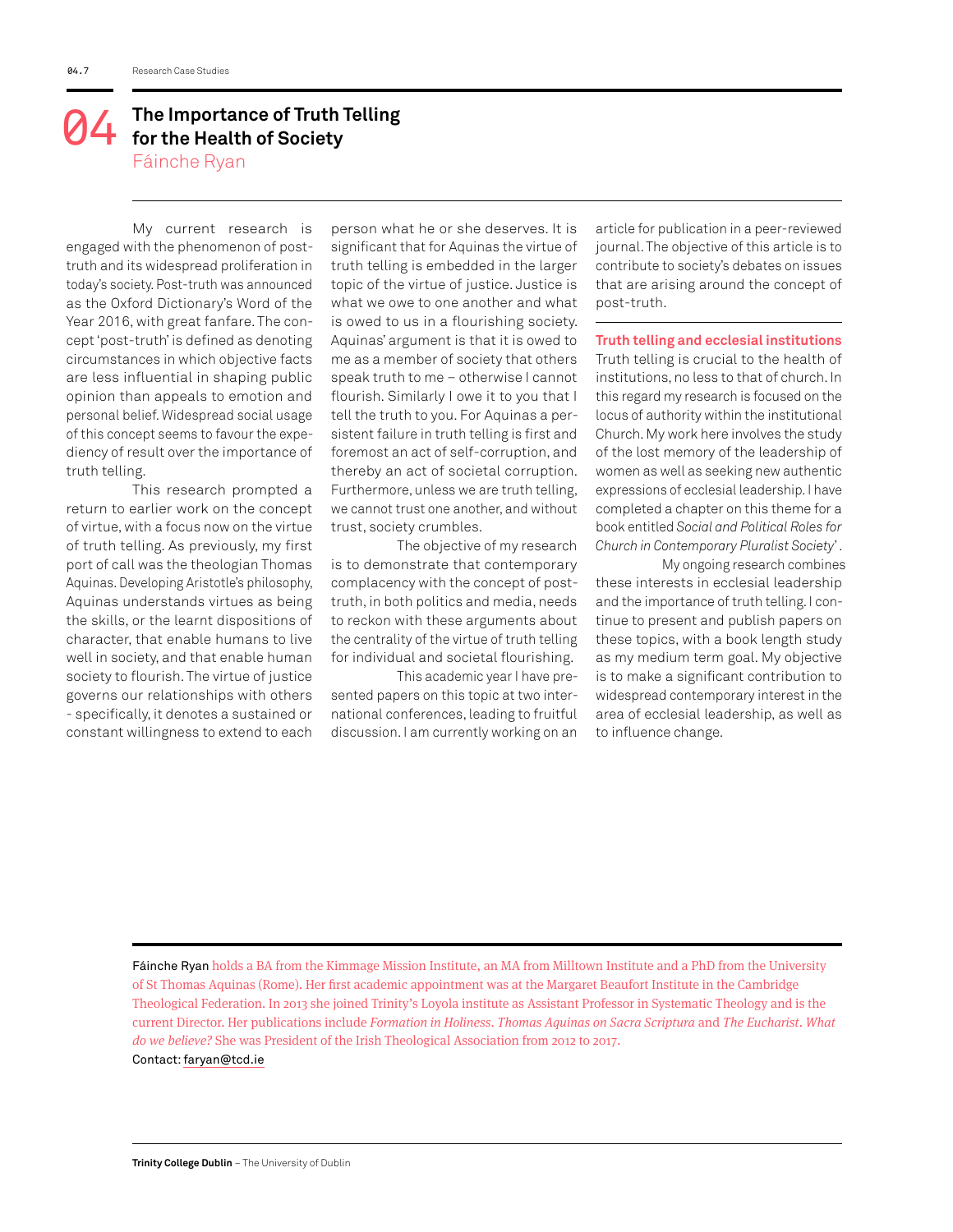≥ The concept 'post-truth' is defined as denoting circumstances in which objective facts are less influential in shaping public opinion than appeals to emotion and personal belief.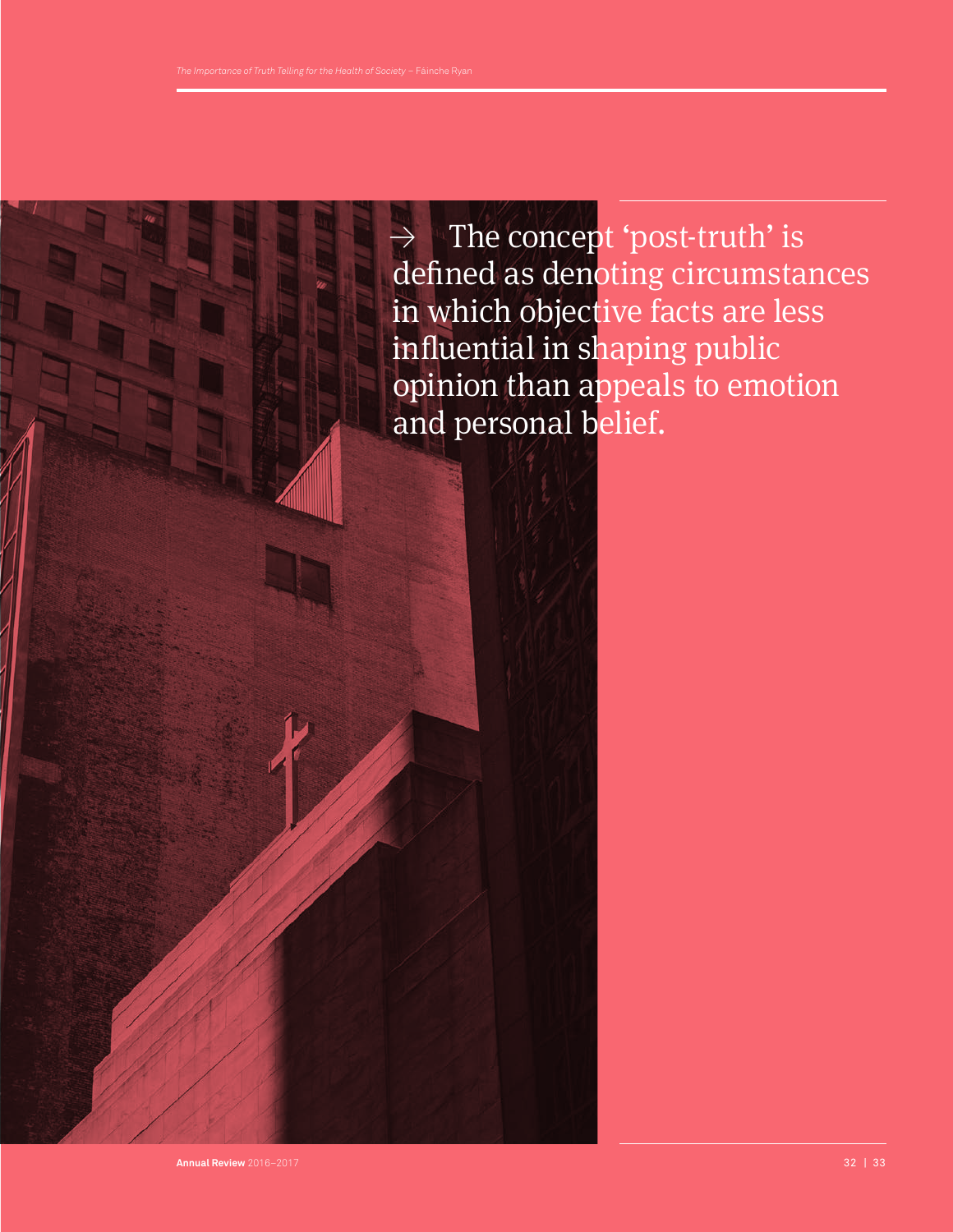## **OFFICE OF THE PROVOST**

House 1, Trinity College Dublin Dublin 2, Ireland  $\overline{a}$ 

**T** + 353 1 896 4362

- **E** provost@tcd.ie
- **W** www.tcd.ie

 $\rightarrow$  [To read the full publication, please click here](http://www.tcd.ie/provost/review/)